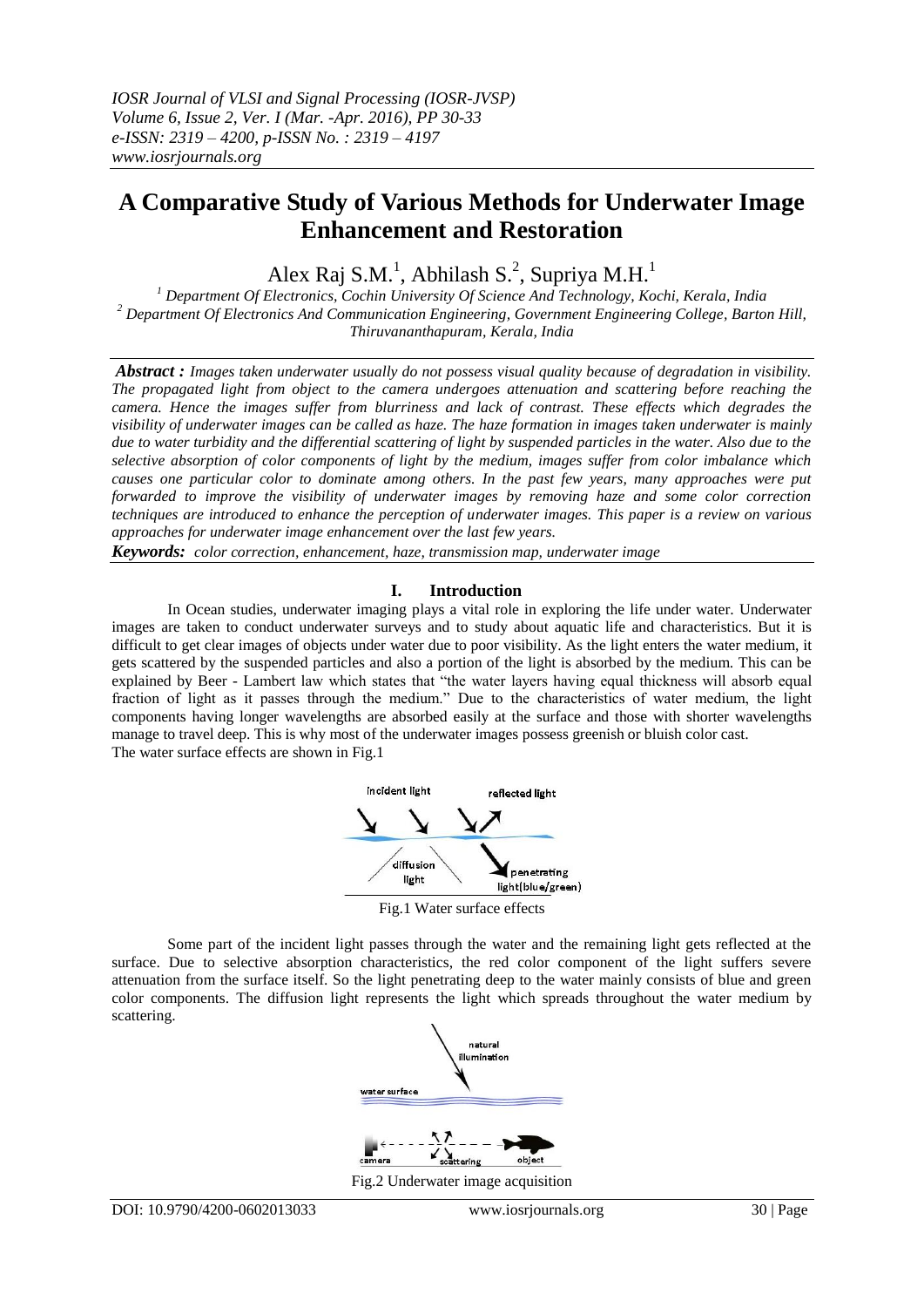The amount of sunlight reduces as it goes deeper under water. As a result, underwater images appears to be dark. Also only a portion of light from the objects reaches the camera and the remaining light gets scattered while traversing the path through the water medium. Thus underwater images taken by a camera suffer from degradation in visibility, uneven illumination, blurring, color imbalance etc. The haze is one which hinders the visibility in underwater images. Most of the algorithms concentrate on removing haze from underwater images and to attain natural colors by color correction techniques.

Many computer vision methods are proposed to enhance underwater images for variety of applications such as underwater telecommunication systems, pipeline detection, mine detection. Underwater image enhancement and image restoration are two terms in which most of the research works are conducted. Image enhancement deals with the color manipulations with underwater images whereas image restoration is based on some optical models and is also termed as deconvolution where the scene radiance is derived from the model.

# **II. Image Enhancement Methods**

In 2005, Yoav Y. Schechner and Nir Karpel [1], proposed a method to enhance underwater images through a set of images taken at different polarization using polarizers. The light undergoes partial polarization in underwater which causes the degradation. The method considered only the veiling light as the dominant degradation component. Veiling light is the ambient light scattered by the particles of the turbid water medium which hinders the visibility of image taken by the camera. The method was based on the fact that natural veiling is partially polarized. A pair of images were acquired using the polarizing filters, one with "best state" of the polarizer which has minimum veiling light and the other with "worst state" of the polarizer which has maximum degradation due to veiling light. Then an estimate of veiling light was obtained from these two images by taking an assumption to the water background and direction of propagation of light. Using the estimated veiling light and water transmittance, unveiled object radiance is obtained. After that, contrast stretching was done for color compensation. The method effectively inverts the effects that cause visibility degradation but the experimental setup requires time and cost.

In 2006, Stephane Bazeille et al. [2] put forwarded a set of operations for pre-processing of underwater images. The pre-processing steps included homomorphic filtering, wavelet denoising, anisotropic filtering, contrast stretching and color correction. The processing was done in YCbCr space rather than RGB color space in order to reduce the computation time. The advantage was instead of processing each color channel separately, one color channel from YCbCr can be processed in no time. The method can enhance the underwater image without prior knowledge of the surrounding environment. They succeeded in reducing the average blur present in underwater images.

In 2007, Kashif Iqbal et al. [3] created a method based on slide stretching. The method incorporates contrast stretching in RGB color space and saturation and intensity stretching in HSI color space. RGB stretching equalizes the overall color contrast of the image and solve the problem of uneven illumination. Saturation and intensity stretching in HSI color space was done to increase the true color. The results obtained were visually pleasing but the method fails to remove haze from the images.

In 2009, Frederic Petit et al. [4] developed a method which inverts the light attenuation in underwater images by a color dynamic compression using quaternions. Each pixel in the image in RGB space was represented by a pure quaternion which has real part zero and three imaginary parts to represent each color channels. By geometrical transformations, the vectors of the images were contracted towards the hue axis. The hue axis was determined from the Principal Component Analysis method. After the transformation, water pixels were moved close to the hue axis near the gray axis while colors of the objects were preserved and remains distant from the water pixels. The light attenuation inversion was achieved by normalizing pixel co-ordinates with the hue vector co-ordinates. The method achieved significant amount of color balance in restoration.

In 2010, Kashif Iqbal et al. [5] modified their own method mentioned in [3] to enhance low quality underwater images by unsupervised color correction technique. The method removes bluish color cast in underwater images by equalization of RGB color space and restores natural colors of underwater images. Underwater images possess average color maximum in the blue channel. So a high gain was used to multiply other two channels with respect to the average blue light intensity. The color channels were balanced by this process. After equalization, contrast correction in RGB and HSI color space is performed to improve the overall contrast of the image.

In the 2011, H.Y. Yang et al. [6] proposed a low complexity underwater image enhancement using the dark channel prior. In this method, the depth map of the image was computed directly from the observed image using median filter. Using the optical model for degraded images, the object scene radiance was recovered. To improve the contrast of images, a color correction technique was also employed. The method requires only less computing time and was suitable for real time underwater surveillance. In the same year, C.J. Prabhakar et al. [7] proposed some preprocessing steps for enhancing the degraded underwater images which was a modification of method mentioned in [2]. Homomorphic filtering was applied first to correct the non-uniform illumination and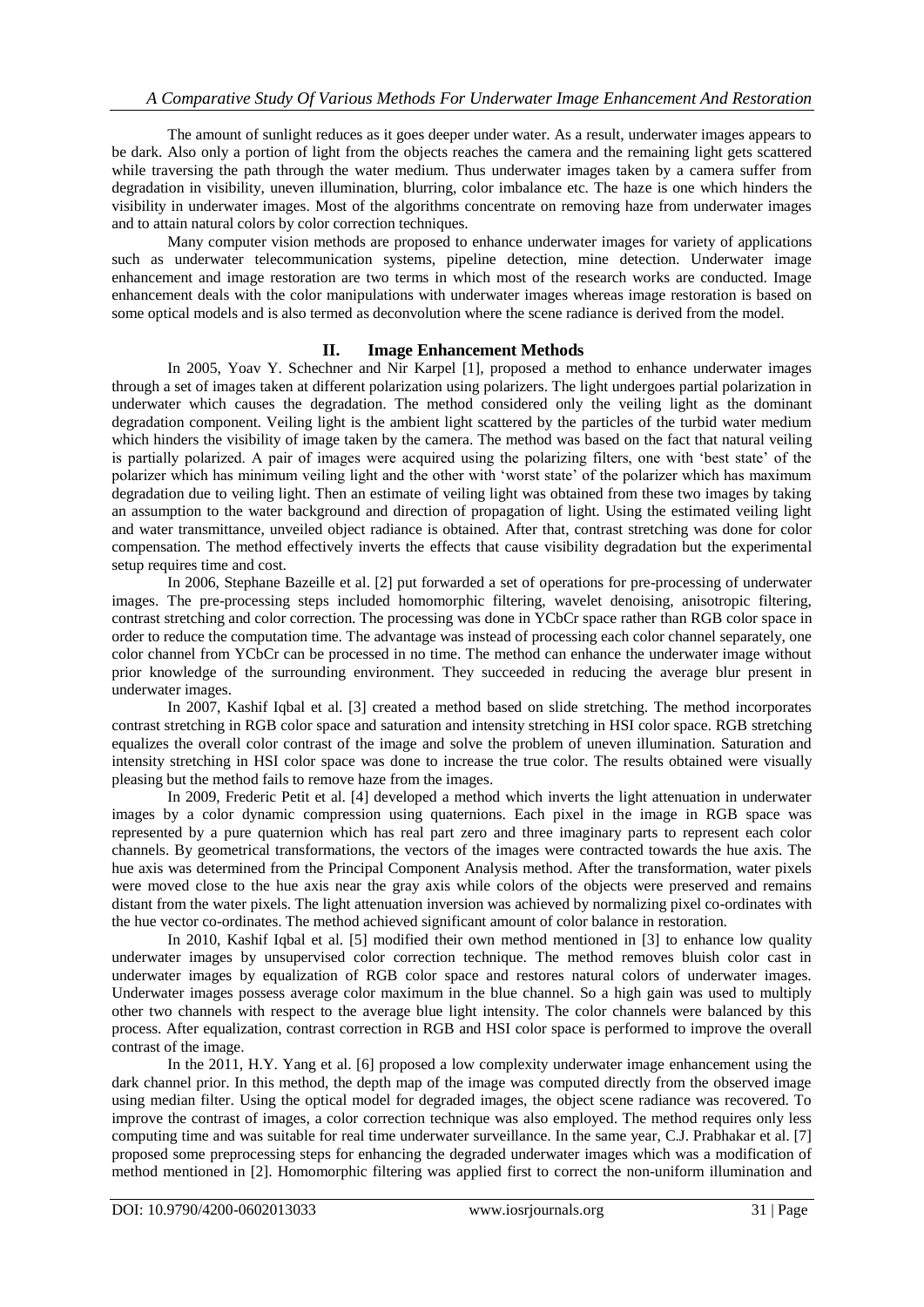enhance the color contrast. Then wavelet based denoising was applied to the resultant image. Instead of using anisotropic filtering, a bilateral filter was used to smooth the image while preserving the edges. Finally contrast stretching was done to improve the contrast and the color correction was done by equalizing the color means. J. W. Kaeli et al. [8] in the same year designed a color correction technique for underwater imaging using the information from sensor modules. Overlapped sequences of underwater color images and Doppler Velocity Logs were used to estimate the attenuation co-efficient and strobe beam pattern. The obtained values are used to remove color artifacts from underwater images.

In 2012, John Y. Chiang and Ying-Ching Chen [9] invented a method which compensates for the attenuation effects along the propagation path and removes the influence of artificial light source from underwater images. A depth map was first estimated and then the foreground and background within a scene were segmented. The light intensities of foreground and background are compared to determine the presence of artificial light source and was compensated. The residual energy ratios of different color channels existing in the background light was exploited to estimate the water depth. Color balance was achieved by color change compensation based on the differential attenuation of each wavelength light. This way, the effect of light scattering and color change was compensated by the algorithm. Due to varying parameters, measurement of rate of light energy loss was not accurate and also calibration was required before processing. In the same year, T. C. Aysun and E. Sarp, [10] proposed a method for visual enhancement of underwater images using Empirical Mode Decomposition. In this method, the image was decomposed into several intrinsic mode functions and a residue. Each color channel in RGB color space was decomposed separately. The enhanced image is obtained by summing up individually weighted IMF"s. The weight factor was determined by using a genetic algorithm. Finally, a color correction was applied to suppress prominent blue and green color.

In 2013, Haocheng Wen et al. [11] introduced a new optical model for underwater images considering the differences between light attenuation in atmosphere and water. A new underwater dark channel was derived from the optical model to estimate the patch transmission and scattering rate. The background light was estimated considering the severe attenuation of red channel in water. But the enhanced images appear to be dark which needs further processing. M S Hitam et al. [12] in the same year, formulated a method based on mixture Contrast Limited Adaptive Histogram Equalization. It aimed to overcome the noise amplification during processing of underwater images. CLAHE differs from normal histogram equalization in such a way that it operates on small regions on image called tiles thus obtaining several histograms corresponding to each region. The resultant sets of histograms were used to redistribute intensity of the image. The amplification is clipped at a user defined value called clip limit which represents the amount noise to be smoothed and the level of contrast enhancement. CLAHE was applied to individual channels in RGB color space and finally combined together whereas in HSV color space, it was applied to S and V only for easiness. The undesired artifacts were reduced by combining the results of above two operation using Euclidean norm.

Shuai Fang et al. [13] developed a fusion strategy based image enhancement method. The method first applies white balancing to reduce the significant difference between brightness values and restores natural light. Then a clear image was obtained by histogram stretching to increase global contrast of the images thereby enhancing the visibility of hazy portions. These two images were taken as inputs and are weighted by specific maps. The weighted sum of the two inputs were computed in a per pixel fashion to obtain the enhanced results. The algorithm requires only less execution time and can enhance the underwater image only if the medium is homogeneous. Since there are no deconvolution operations which costs extensive computation time, the method can be used for real time underwater surveillance. B. Zhang et al. [14] has proposed a method for optimization of underwater images. The method considers water itself an imaging object and the removal of water and attenuation compensation is done using Chroma transform. After that, visual quality is improved using optimization.

In 2014, S. Serikawa and H. Lu [15] have proposed a fast joint trigonometric filtering dehazing algorithm for underwater images based on dark channel prior. The depth map was obtained from red channel for underwater images. A fast joint trilateral filter was used to refine the transmission map to remove block artifacts. The computational complexity is less as compared to soft matting using laplacian and the noise level is reduced in the resultant images. But the recovered images appear to be dark and need contrast enhancement. In the same year, Pooja Sahu et al. [16] proposed a method for underwater image enhancement based on unsharp masking. Unsharp masking is subtracting an image from its blurred version which will emphasize the details in an image. The normalized color stretched image was sharpened by unsharp masking and again it was filtered to detect the presence of edges. The unsharp mask thus formed along with sharpened image and normalized image was used increase the contrast along edges thereby enhancing the image. Zhe Chen et al. [17] introduced a method based on region specialized underwater image restoration in inhomogeneous environment. The method was based on the statistics of hazy images. Like the dark channel, most local patches of a haze free image possess maximum intensity in atleast one color channel. This was the bright channel. The image was segmented into regions in such a way that the region influenced by ambient light was having dense haze thickness than the region where ambient light was low. Bright channel was used to segment the images into regions of different illumination. After that,